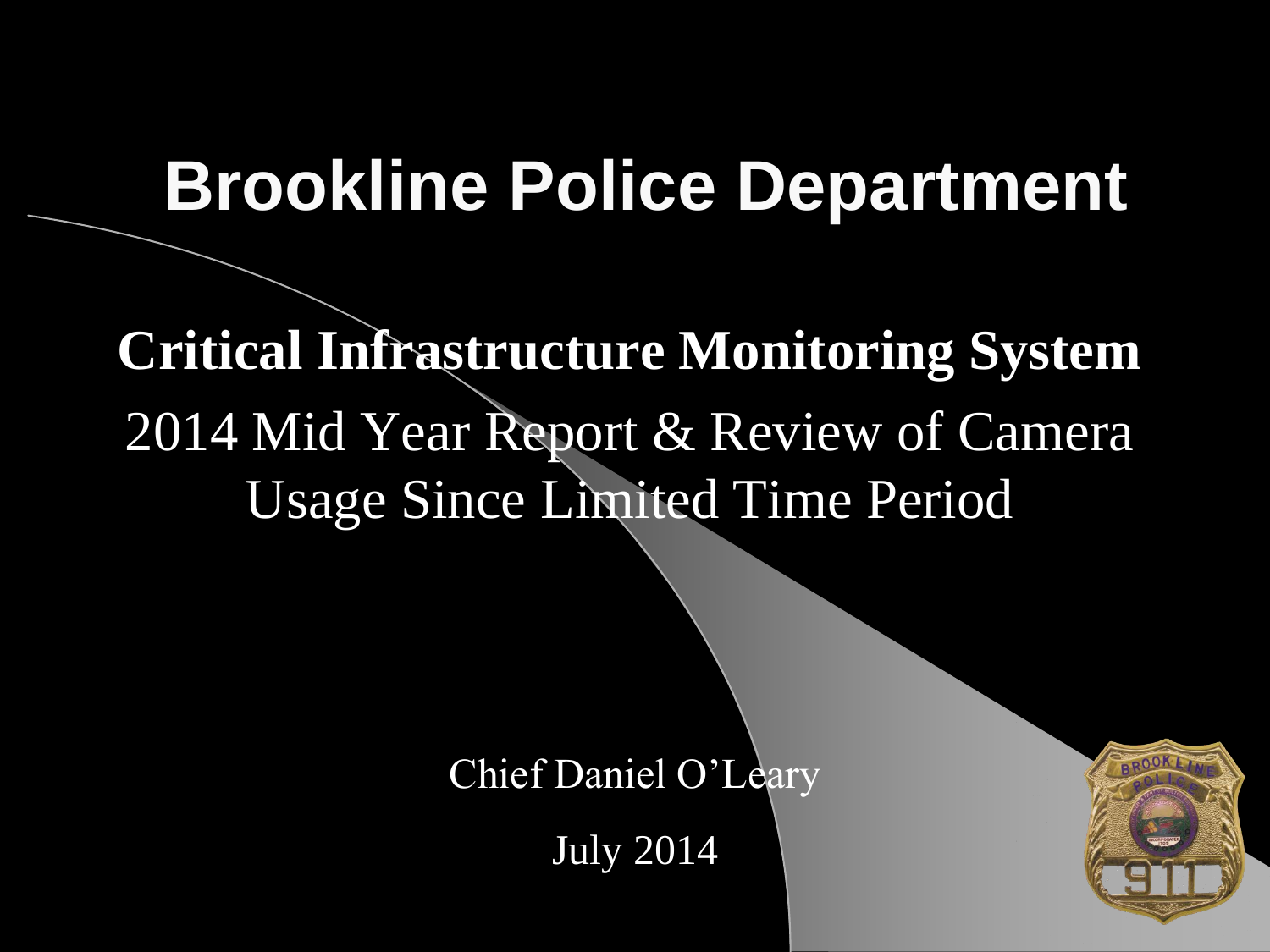### Review of Recent CIMS Use

- $\bullet$  This review covers Jan 1 June 30, 2014
- Review of three areas of CIMS use:
	- On-Hours Incidents Reviewed (10pm-6am)
	- Overrides of the System
	- Incidents Missed During Off-Hours
- Policy/Procedure

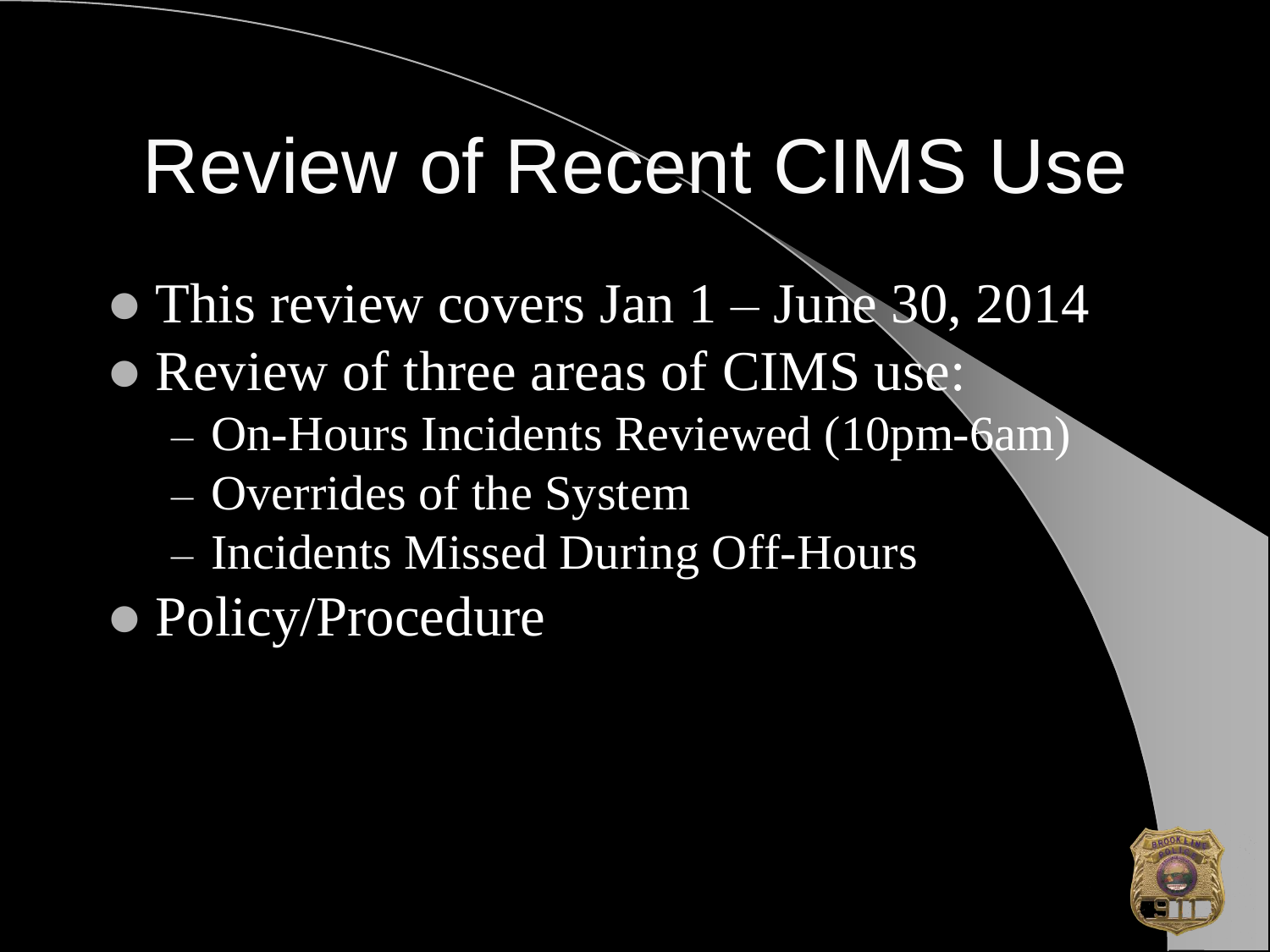## On-Hours Incidents Reviewed

- There were 12 requests for a review of camera footage from the on-hours  $(10pm - 6am)$
- The footage was reviewed and recordings were made in 9 requests.
	- Footage was provided to:
		- $\bullet$  Evidence  $(5)$
		- Evidence and FBI Bank Robbery Task Force (1)
		- Evidence and Traffic Division (1)
		- Traffic Division (2)

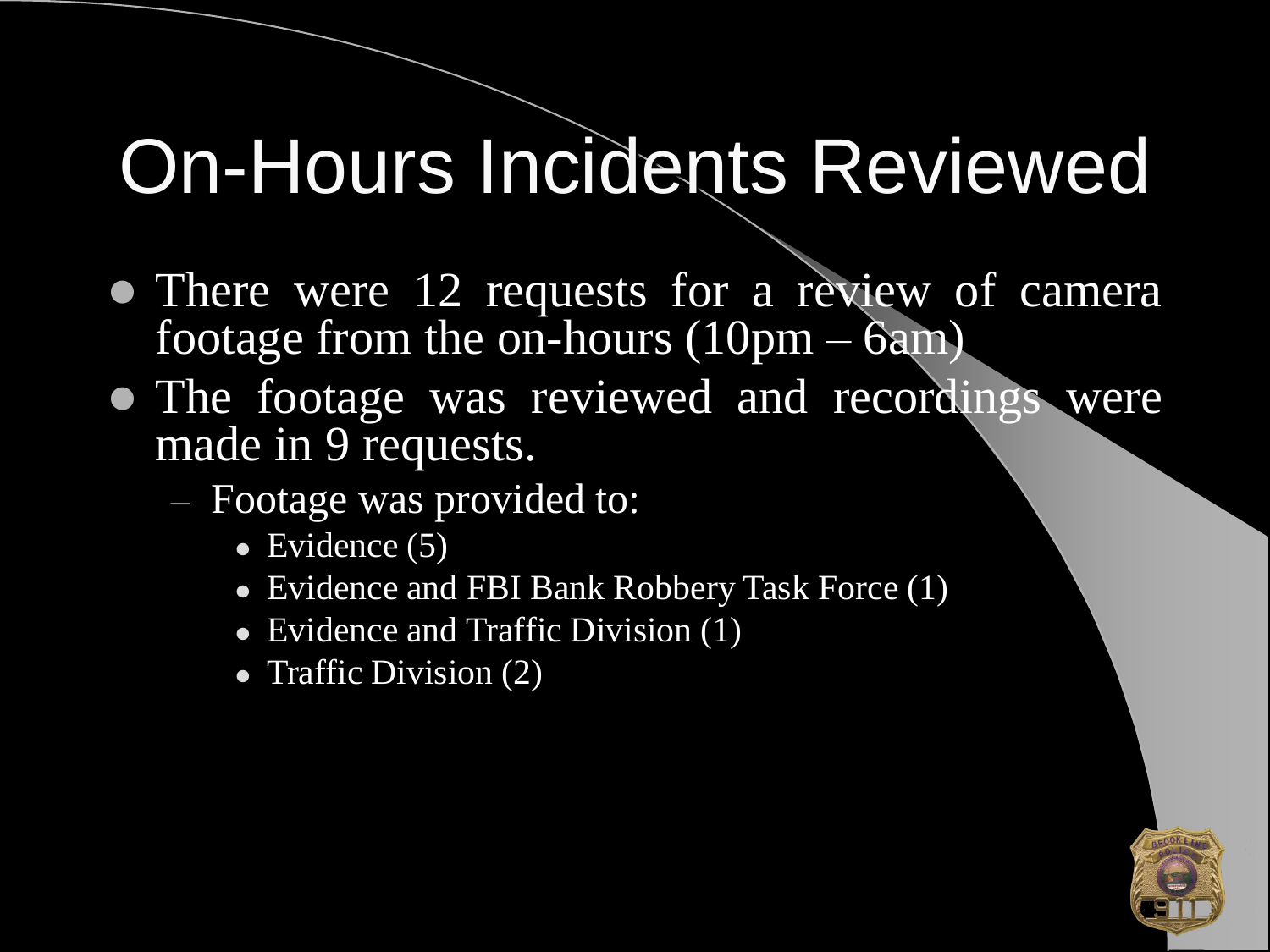#### On-Hours Incidents Reviewed (cont)

- Types of incidents that the footage was reviewed/requested for:
	- Bank Robbery (2)
	- Boston Case (1)
	- MV Crash (5)
	- $-$  OUI-L  $(1)$
	- Preplanned Event (1)
	- Sexual Assault (1)
	- Suspicious Activity (1)

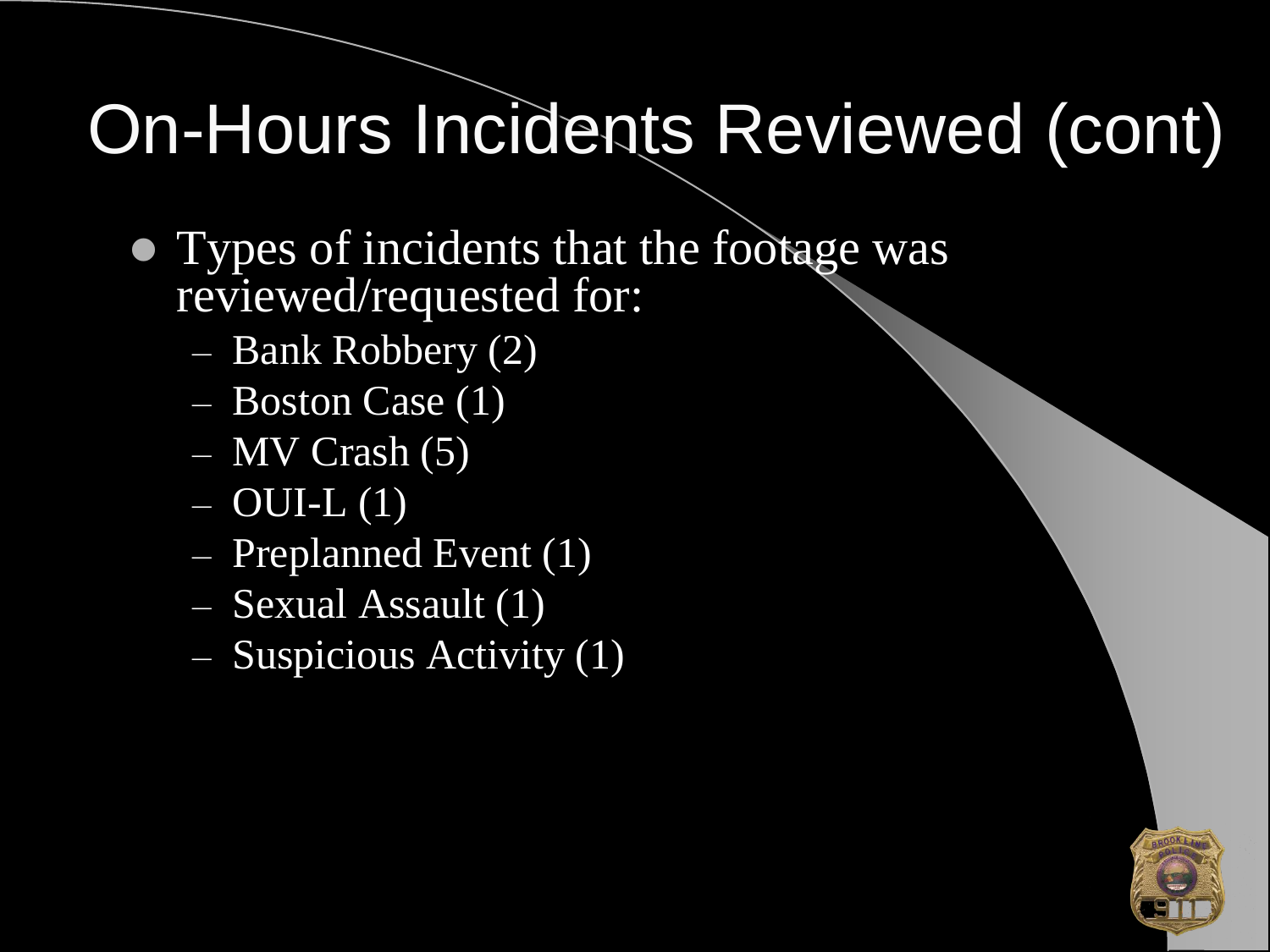## Camera Overrides

- $\bullet$  Between January 1 June 30, 2014, there were 21 overrides of the camera system (turning the camera on during the off-hours of 6am-10pm).
- Overrides were initiated by:
	- Dispatchers (5)
	- BPD IT Director (15)
	- Patrol Supervisor- 551 (1)

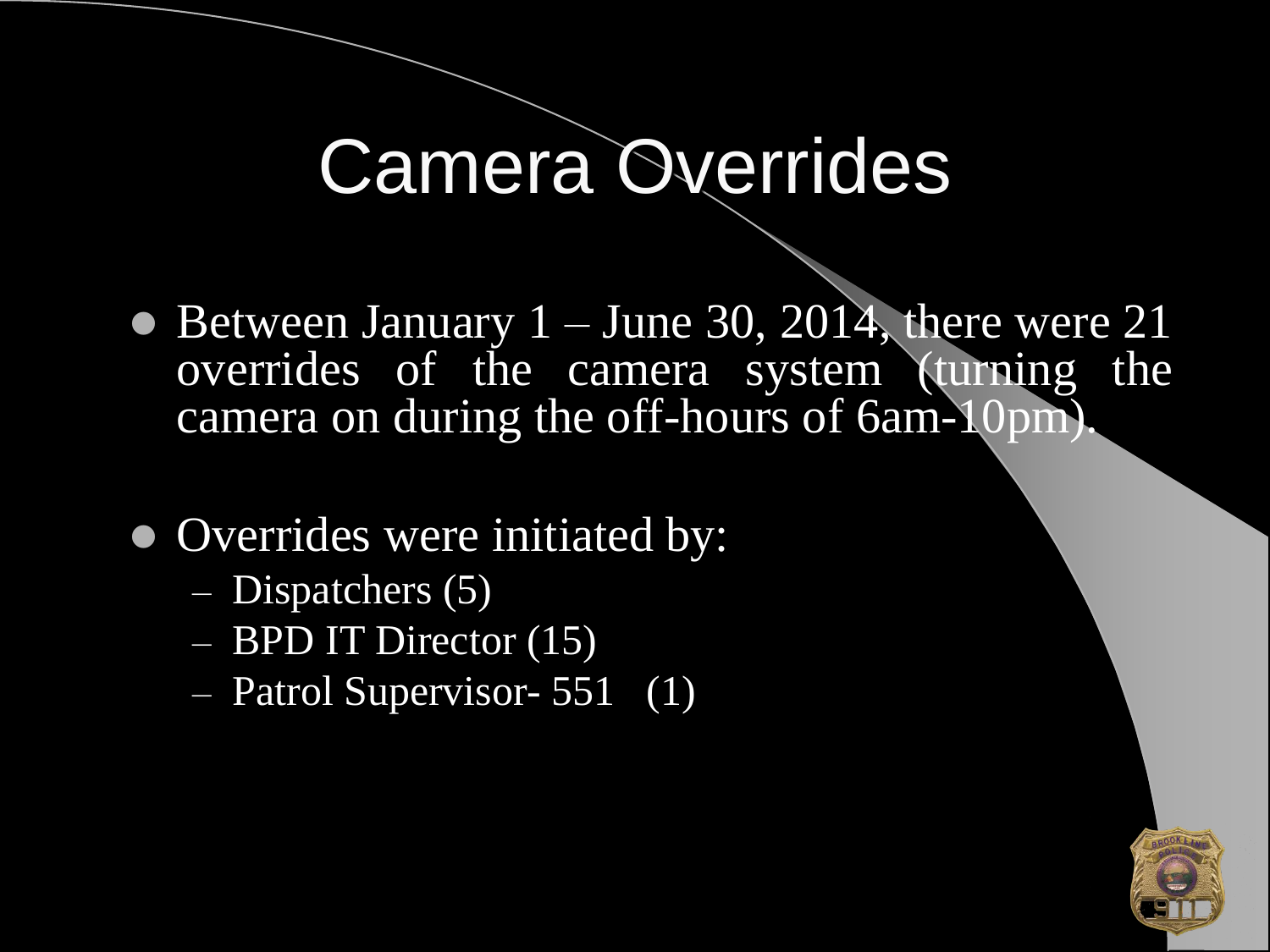## Camera Overrides

Incidents for which override was initiated:

- Bank Robbery (4)
- BOLO
- Check on Well Being
- Hit & Run
- **Indecent Assault**
- Investigation
- Maintenance (4)
- Missing Person
- Pre-Planned Event (4)
- Shoplifting
- Traffic Incident
- Weather Emergency

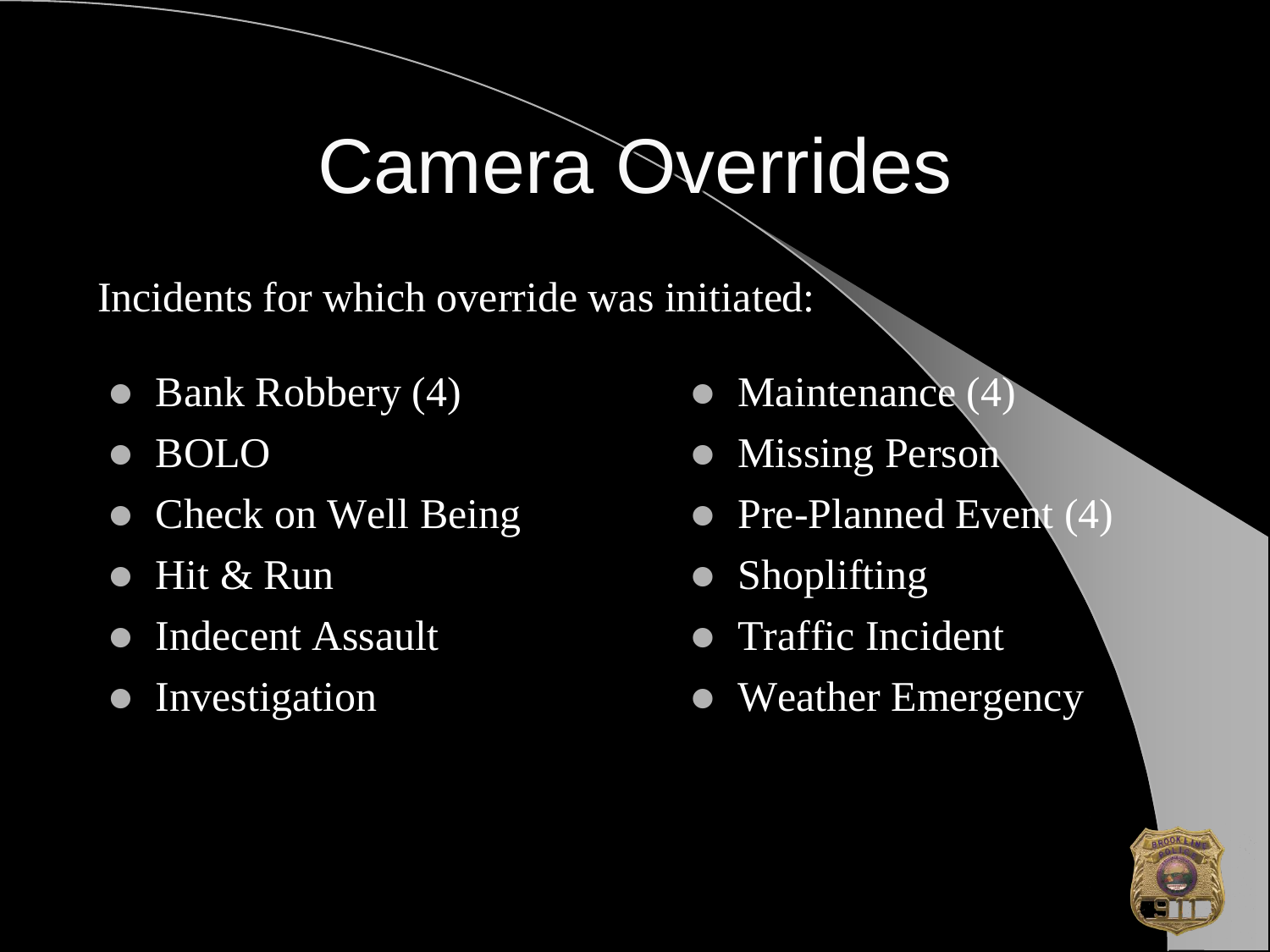### Incidents Missed

- The following is a look at incidents for which it is believed valuable footage could have been obtained had the cameras been on.
- $\bullet$  Between Jan 1 June 30, 2014, it is believed that in at least 66 incidents footage could have been obtained that would have been valuable.

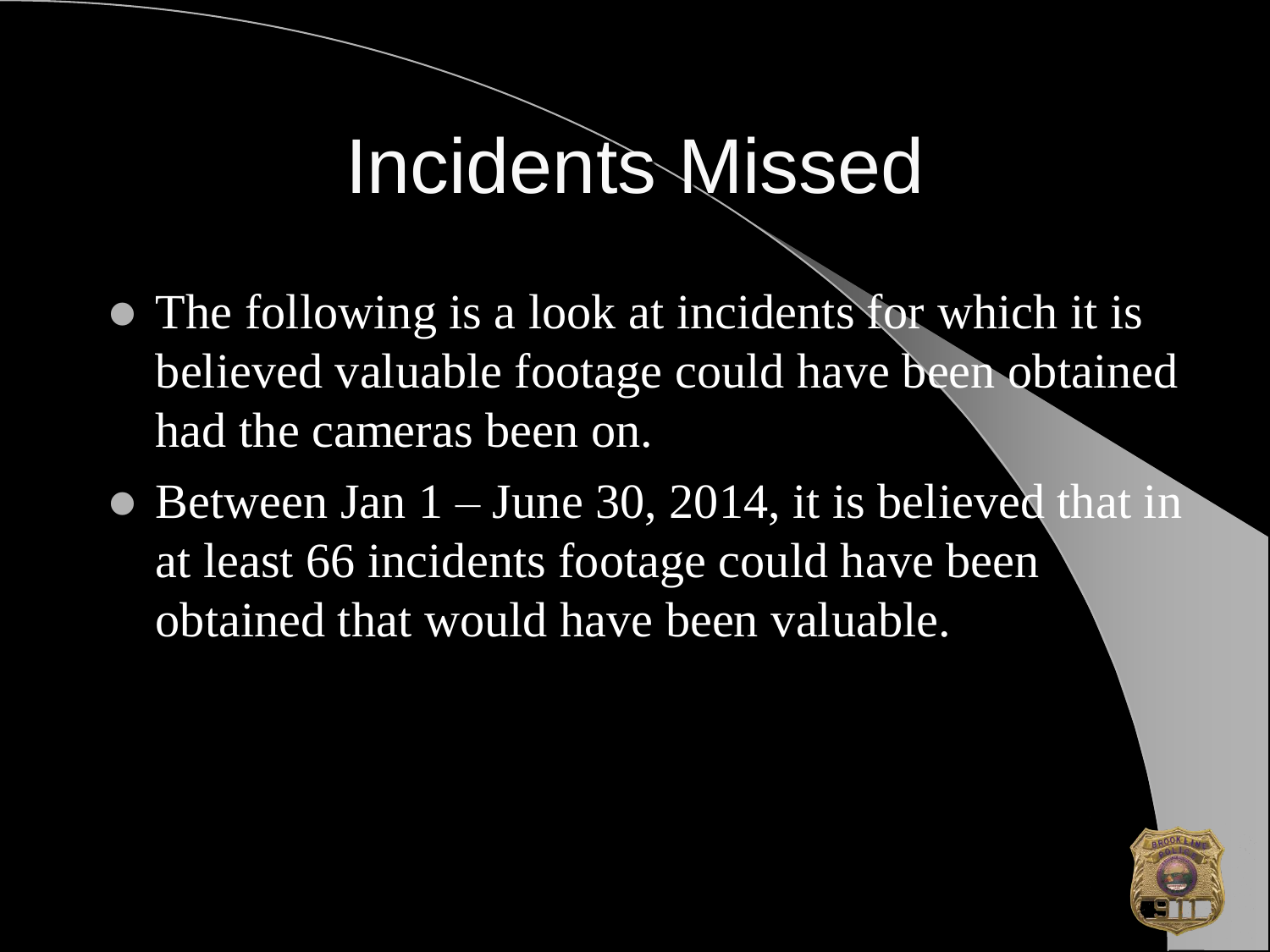# Types of Incidents Missed

- Assault
- Breaking and Entering MV (3)
- Bank Robbery (4)
- Bike Theft
- Check on Well Being
- Fight in Progress (2)
- $\bullet$  Hit & Run  $(9)$
- Hold Up Alarm
- Larceny
- MV Crash (20)
- OUI-L
- Run Away  $(2)$
- Sexual Assault
- Shoplifting  $(11)$
- Suspicious Activity  $(3)$
- Suspicious Person (2)
- Traffic Incident  $(3)$

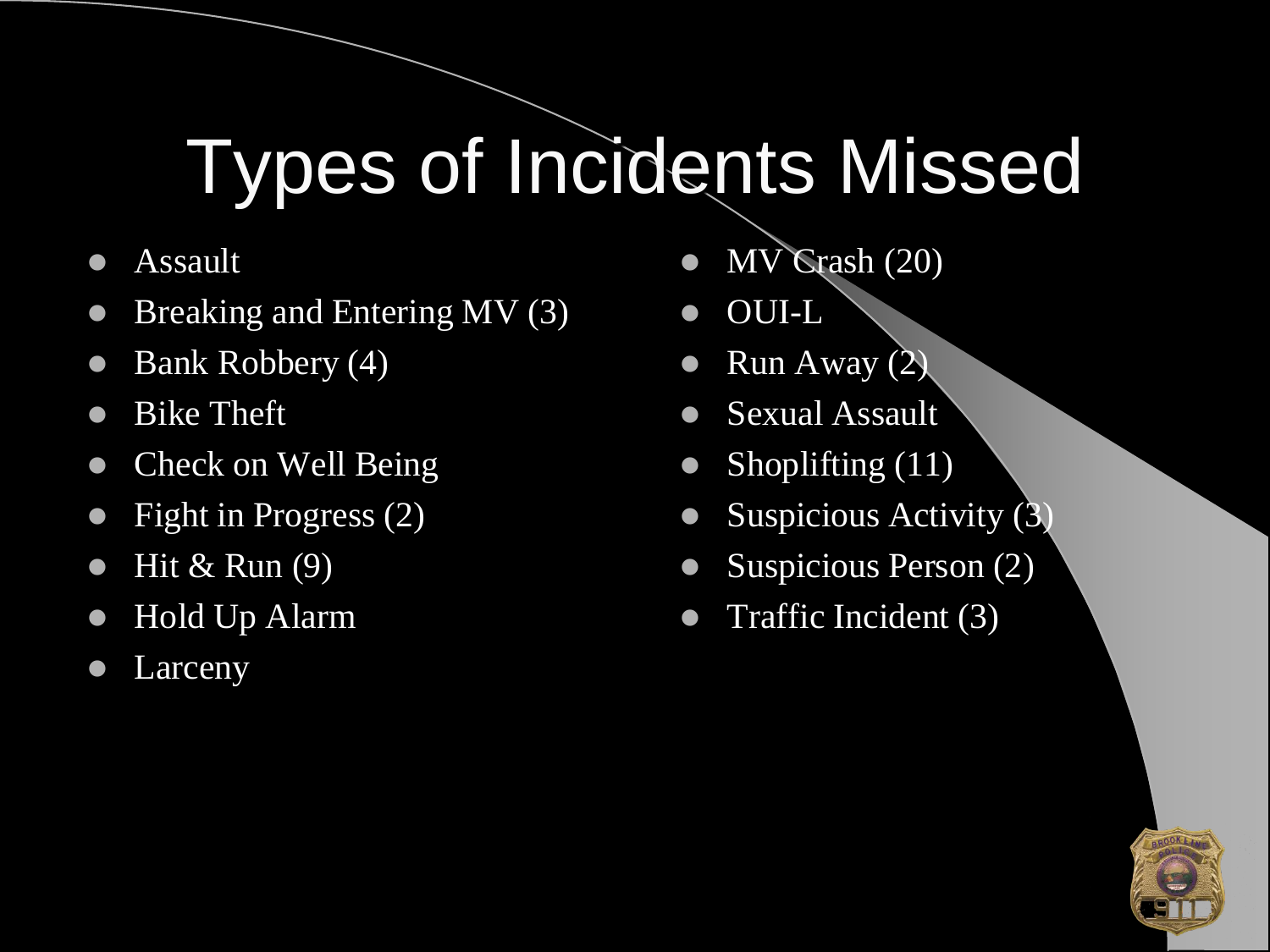## Policy/Procedure

#### Between Jan 1 – June 30, 2014:

- There were no incidents of misuse reported
- There were no violations of policy/procedure in the use or activation of the cameras or in the retention of footage